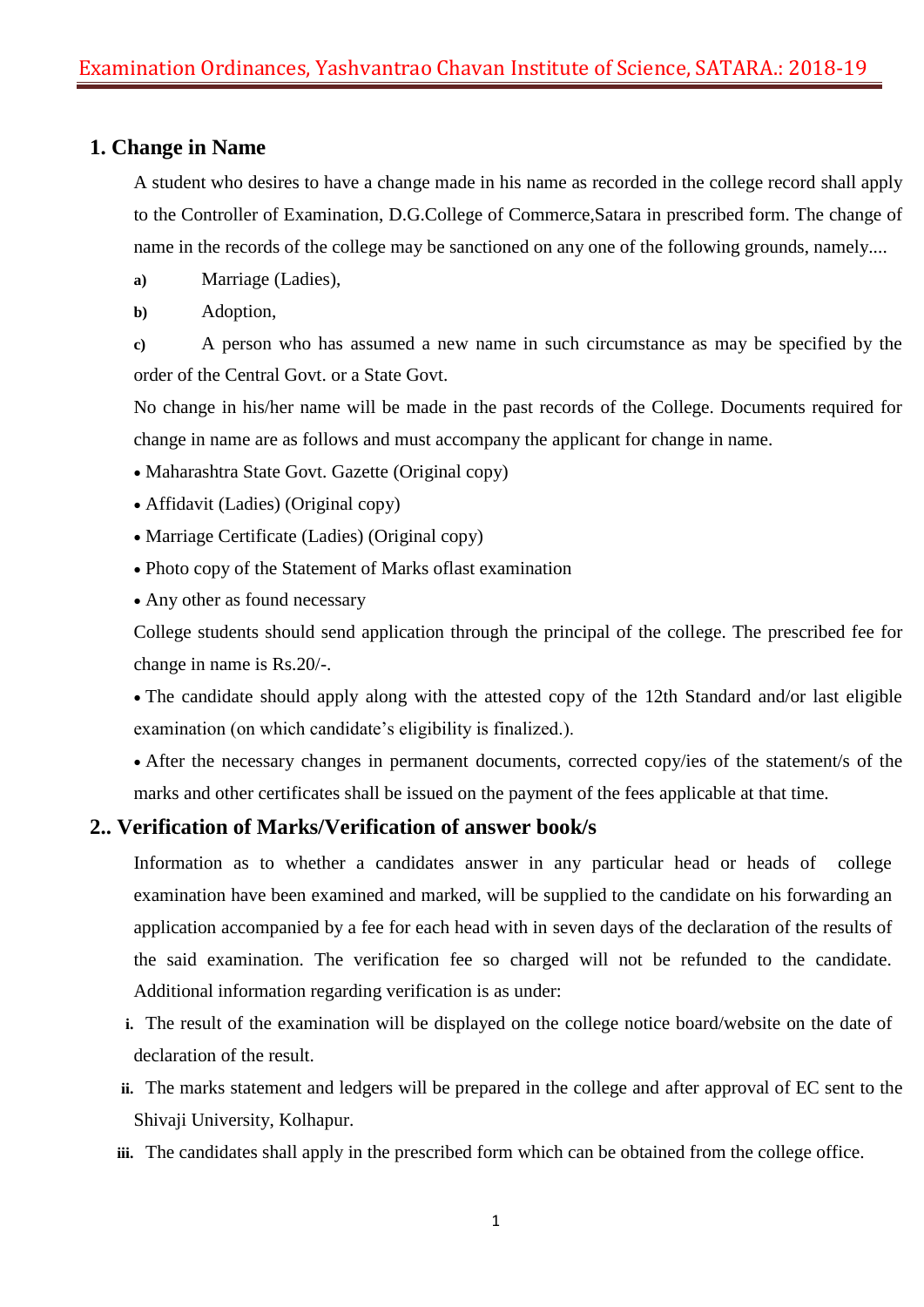# Examination Ordinances, Yashvantrao Chavan Institute of Science, SATARA.: 2018-19

- **iv.** The application in the prescribed form along with prescribed fee must be submitted to the college within 7 days of the date of declaration of results. Late applications will not be entertained.
- **v.** Candidate shall mention clearly the subjects for which verification is to be done, in the application form along with other essential information.
- **vi.** The candidate is permitted to apply for verification for maximum of three subjects per examination.
- **vii.** The verification of marks facility includes checking of totalling of marks and whether all questions or sub questions are assessed and marked or not. It does not include reassessment / revaluation by other examiner.
- **viii.** Result of verification shall be communicated to the examinee within 15 days from the date of declaration of the result.
	- **ix.** Fees paid for verification of marks shall not be refunded in any case.
	- **x.** Verification facility is not available to the candidates for career oriented courses and examinations where grades are awarded.
	- **xi.** The candidates can either apply for verification of marks or for photo copies of the answer books but not for both.

# **3. Photo copy of Answer Book**

#### **Issue of photo copy of the Assessed answer book/s**

**1)**The candidate should directly apply to the Controller of Examination for the Photo copy/ies in the prescribed form duly filled in and signed by the examinee.

**2)**The photo copies (theory examinations only) will be supplied on the payment of non refundable fee per answer book which shall have to be paid by the examinee/s by cash at Cash Section of the college **3)**The candidate shall apply for the photo copy/ies of **not more than two answer book/s** within a period of eight days from the date of declaration of the result.

**4)**The photo copies of the answer book/s will be provided to the students / examinees by the college within 7 daysby the registered post / speed post / courier / by hand.

**5)**The photo copies so obtained by the examinee/s are for his/her exclusive and relevant use. If the applicant desires he can use it only for the purpose of getting redressal of the grievances through the redressal mechanism provided by the college under these rules.

### **4. Revaluation of Answer book/s**

The following procedure has been laid down for the redressal and revaluation purpose:

**1)** After getting the Photo copy of the answer book/s if the candidates find any error in the assessment like incorrect totalling or unassessed portion of the answer books he/she can apply for the re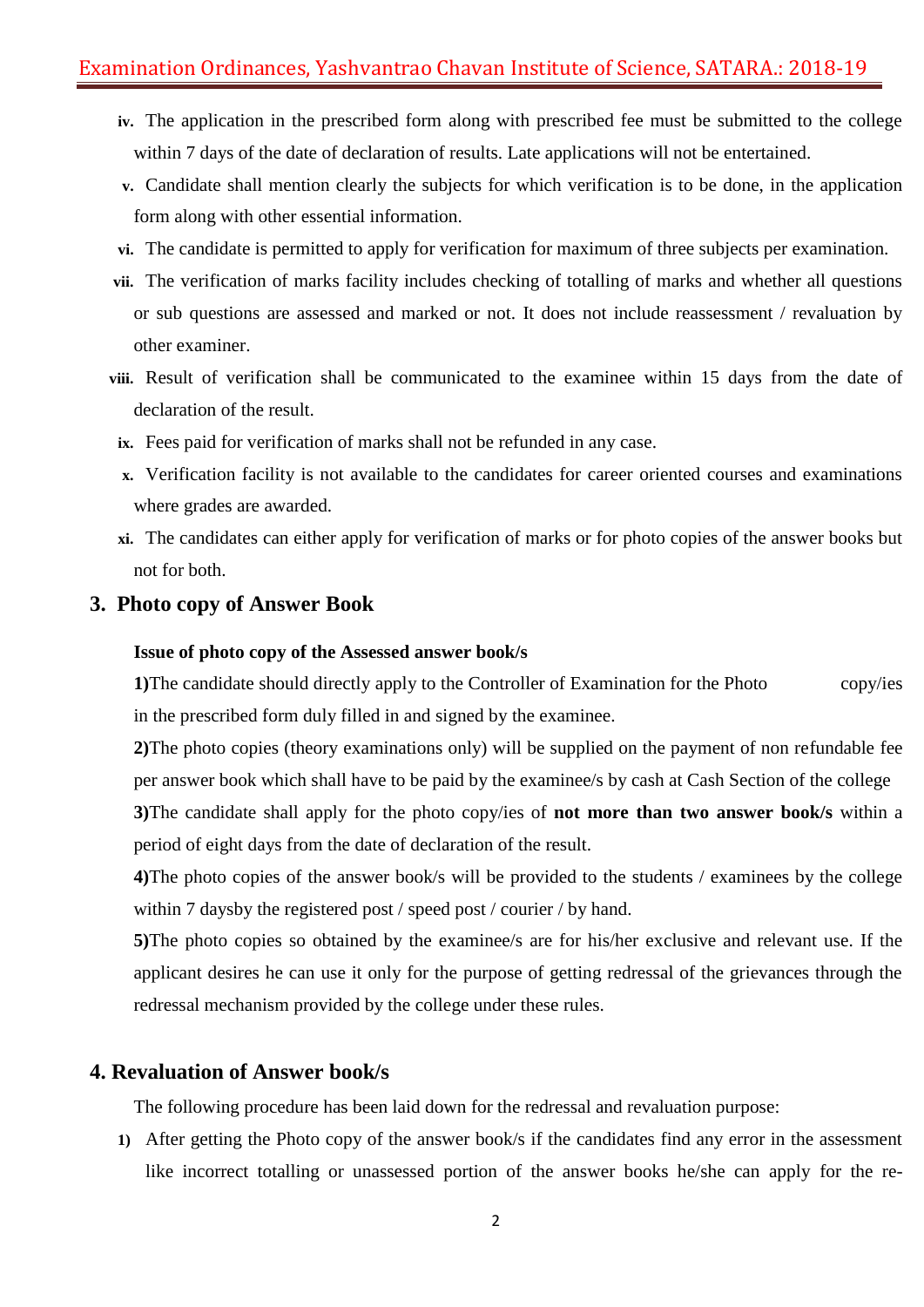verification in prescribed form stating the errors during the assessment. Candidates applying for reverification are not eligible to apply for the revaluation through redressal mechanism. However, if examinee finds the mistakes in totalling, un-assessed part and also if he / she is not satisfied with the marks awarded to him / herby the original examiner, he/she shall apply for redressal of grievances, for revaluation to the Controller of Examinations, D.G. College of Commerce,Satara in the prescribed form , challenging the valuation done by the original examiner. In such a case, any error / mistake in totalling, unassessed part of answers etc. should be pointed out by the student and will be rectified. Examinee shall apply either for re-verification or redressal of grievances, but not for both. The application for the re-verification of marks or for redressal of grievances (i.e. revaluation), must be done within seven days of the date of receipt of photo copy of the answer book.

- **2)** The application form for the redressal of the grievances is available in the college office.
- **3)** The application form for redressal of grievances duly filled in along with the photo copy of the answer book/s, marks sheet and detailed question wise justification in the format given in the application form shall be send to the Controller of Examination, D.G. College of Commerce, Satara within seven days from the date of receipt of photo copy. The applications not having any justification will not be entertained and will be rejected and in such cases fees paid will not be refunded. The justification or comments of any other expert will not be considered.
- **4)** The prescribed application form shall be accompanied by necessary fee per paper in cash at college office
- **5)** The photo copy and revaluation facility is to be regarded as a special facility and not a right in the strict sense of the term.
- **6)** The applications incomplete in any respect and without justification will be rejected and the fees once paid shall not be refunded.
- **7)** The applications complete in all respects, received by the college office in time will be arranged faculty, course and subject wise and shall be placed before the Redressal Committee for the consideration. If the committee does not accept the justification given by the student and original is held correct then, decision of committee shall be communicated to such student. In such cases no fees shall be refunded.
- **8)** If the Redressal Committee finds substance in the examinee's justification and claim and recommends revaluation then those cases shall be reassessed. After reassessment, if the marks awarded in the answer book/s by the original examiner and the marks obtained after revaluation vary by  $+$  - 10% or more of the marks obtained by examinee to that paper, the marks after revaluation will be accepted for the revision of the result and the original marks obtained by the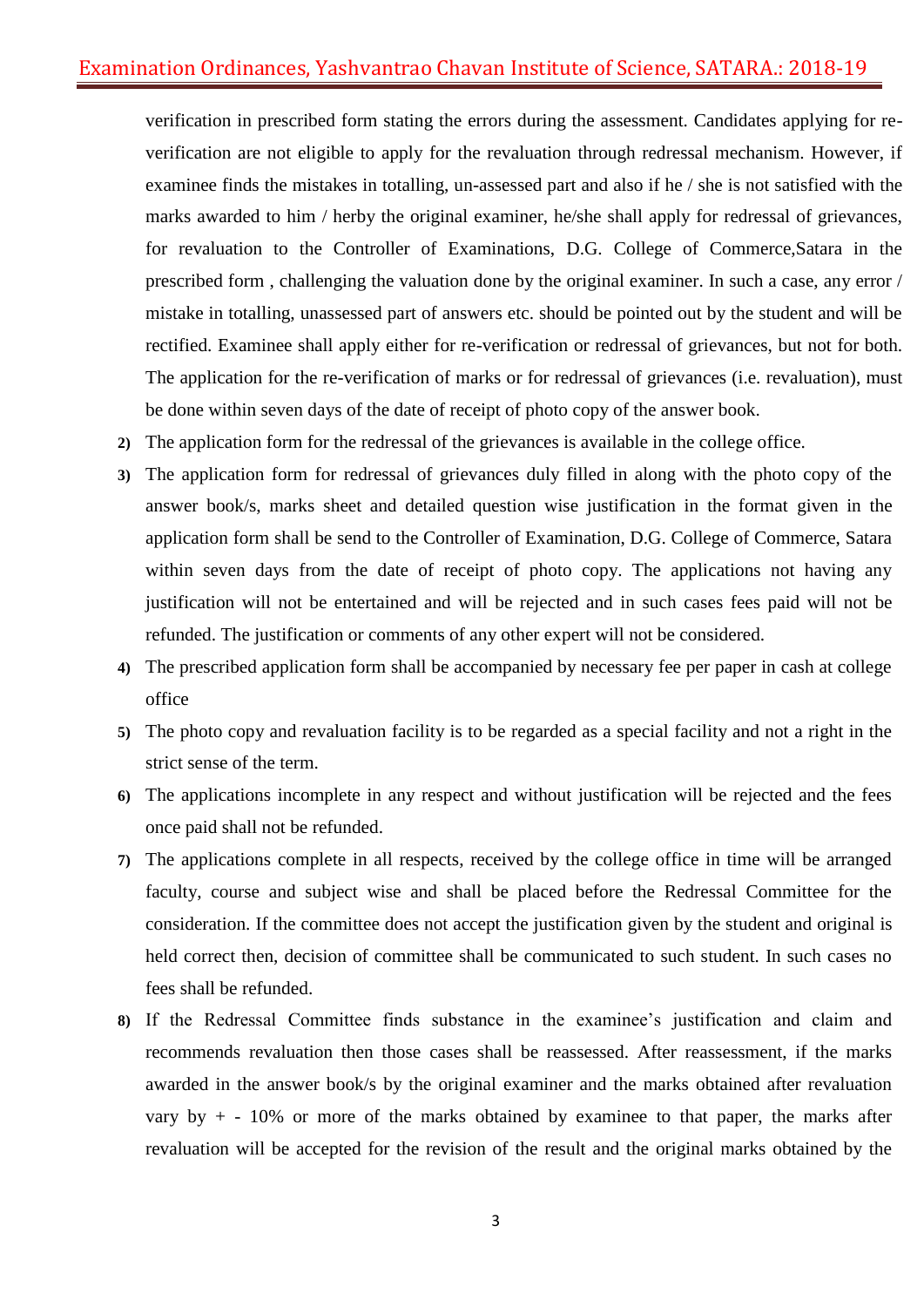candidate in the paper will be treated as null and void. Notwithstanding what is stated above, the marks obtained after revaluation shall be accepted by the university, if the candidate gets the benefit of passing the subject / examination with or without grace marks under the provision of relevant ordinances.

- **9)** However, if difference in marks is more than 20% after revaluation, then re-revaluation shall be done and average of the two closest (marks reported to the student, marks of revaluation and marks of re-revaluation) shall be communicated to the students.
- **10)** Supply of photo copy/ies of the assessed answer book/s and redressal of the grievances are additional facilities to the students and such matters will be regulated in accordance with the relevant ordinances, regulations and rules made by the college in that behalf.
- **11)** Notwithstanding anything contained in these rules the students applying for revaluation shall not as of right be entitled for provisional admission to the following year or term nor they shall be eligible for such admission in the event of change in their result due to revaluation.

# **5.LAPSES: Examination Lapses Inquiry Committee**

**A)Lapses Committee:** The Controller of Examinations constitute Lapses Inquiry Committee in order to investigate and take disciplinary action for malpractices and lapses on the part of candidates, paper setters, examiners, moderators, referees, teachers or any other persons connected with the conduct of examinations. The said committee submit its recommendations to the Board of Examinations which shall take disciplinary action in the matter as it deems fit.

| Sr.No.         | <b>Name</b>         | <b>Post Held</b> |
|----------------|---------------------|------------------|
| 1              | Prin. Dr.K.G.Kanade | <b>Chairman</b>  |
| $\overline{2}$ | Dr.H.P.Umap         | Co-ordinator     |
|                | Dr.V.Y.Deshpande    | <b>Member</b>    |
| 3              | Dr.V.C.Karande      | <b>Member</b>    |
| $\overline{4}$ | Dr.R.S.Dubal        | <b>Member</b>    |
| 5              | Mr.Jalak S.S.       | <b>Member</b>    |
| 6              | Dr.D.R.Hasabe       | <b>Member</b>    |
| 7              | Dr.R.B.More         | <b>Member</b>    |

 **Examination Lapses Inquiry Committee**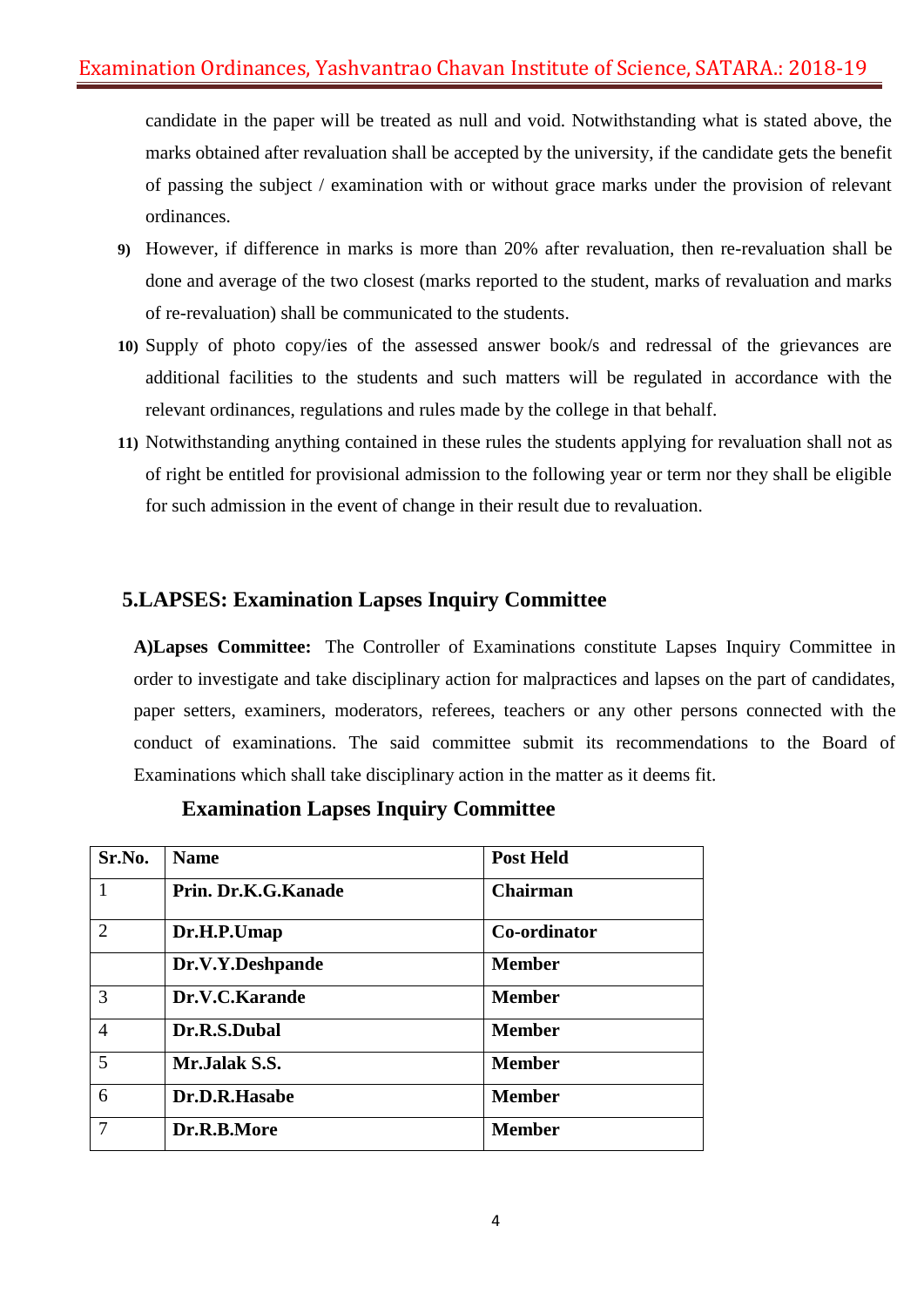**B)Flying Squad:** The College will constitute an internal squad for smooth functioning of all its examinations.

**C)Defence:** Such types of cases are placed before the Lapses Committee After serving a Show Cause Notice, if the implicated student fails to appear before the Inquiry Committee on the day, time and place fixed for meeting, the college gives one more opportunity to the concerned student to appear before the Committee in his/her defence. Even after offering two chances if the student concerned fails to appear before the Committee, the Committee shall take decision in his/ her case in absentia on the basis of the available evidence/documents, which shall be binding on the students concerned. The unfair means Inquiry Committee submit its recommendations

**D)Punishment:** The recommendations of Examination Lapses Committee are accepted by the Board of Examinations. The letters of punishments are then sent to the candidates concerned with a copy endorsed to the Principal of college for necessary action. The provisions for various types of malpractices and quantum of punishment under areas under:

**[ Note : 1)** The Term " Annulment of the performance in full " includes performance of the student at the theory as well as Annual Practical Examination conducted by the University, but does not include performance at term work, project work with its term work, oral or practical]

| Sr.No.         | <b>Nature of punishment</b>                    | <b>Quantum of punishment</b>            |
|----------------|------------------------------------------------|-----------------------------------------|
| 1              | Paper-setter found responsible for leakage of  | Disqualification from all examination   |
|                | the questions set in the College / Institution | work for a period of minimum three      |
|                | examination/s whether intentionally or due to  | years and maximum up to permanent       |
|                | negligence before<br>the<br>the<br>time<br>of  | $disqualification + \nFine of$          |
|                | examinations.                                  | $Rs.1000/- +$ disciplinary action by    |
|                |                                                | concerned authorities as per the rules  |
|                |                                                | applicable.                             |
| $\overline{2}$ | Leakage of question/s/ question paper set in   | Disqualification from all examination   |
|                | the College / Institution examination before   | work for a period of minimum three      |
|                | the time of examination at the College /       | years and maximum up to permanent       |
|                | Institution, or examination.                   | disqualification depending upon the     |
|                |                                                | gravity of the case as applicable $+$   |
|                |                                                | Fine of Rs.2000/- + Disciplinary        |
|                |                                                | action against the guilty / responsible |
|                |                                                | person/s as per the prevailing rules    |
|                |                                                | /Standard Code by the concerned         |
|                |                                                | authorities.                            |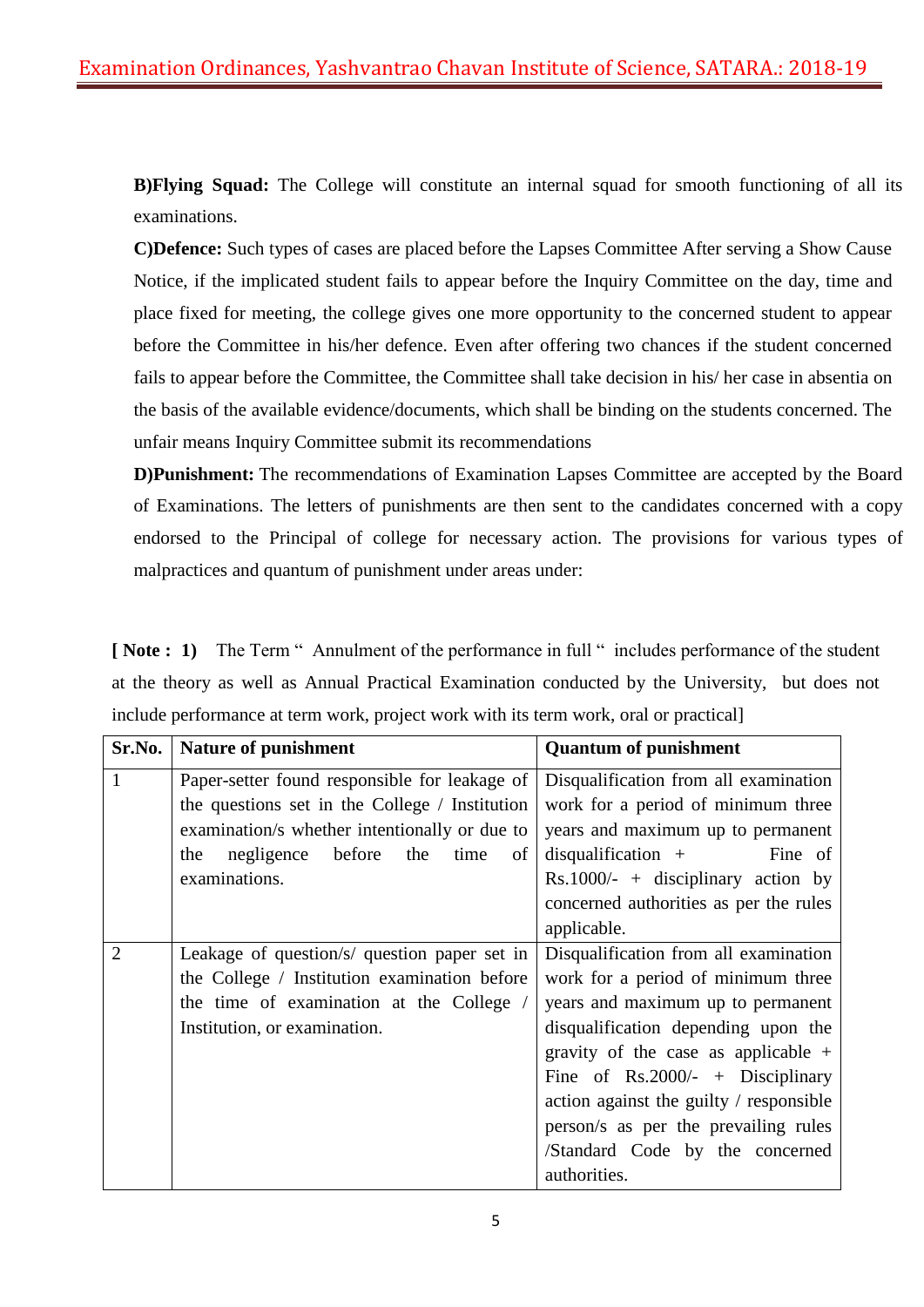| 3              | Favouring a student (examinee) by examiner,<br>moderator, referee in assessment of Answer<br>Books/ Dissertation / Project Report / Thesis<br>by assigning the student marks to which the<br>student is not entitled, at the College /<br>Institution examination.       | Disqualification from all examination<br>work for a period of minimum three<br>years + Fine of Rs.500/-to Rs.2000/-<br>+ disciplinary action by concerned<br>authorities as per the rules applicable.     |
|----------------|--------------------------------------------------------------------------------------------------------------------------------------------------------------------------------------------------------------------------------------------------------------------------|-----------------------------------------------------------------------------------------------------------------------------------------------------------------------------------------------------------|
| $\overline{4}$ | Examiner / Moderator / Referee intentionally /<br>negligently not assigning the student in<br>of<br>his/her<br>answer-books<br>assessment<br>dissertation / project work, the marks to which<br>the student is entitled to at the College /<br>Institution examinations. | Disqualification from all examination<br>work for a period of one to two years<br>Fine of Rs. 500/- to 2500/- +<br>$+$<br>disciplinary action by the concerned<br>authorities as per the rules applicable |
| 5              | Paper-setter omitting question/s at the time of<br>finalization<br>of<br>question<br>paper<br>set<br>at<br>examination or repeating Sr. No. of questions<br>while writing or wrong insertion of question<br>paper in the envelope.                                       | 1) Fine of Rs. 500/- for first mistake<br>2) Repeating<br>of<br>the<br>same<br>disqualification<br>from<br>all<br>examination work.                                                                       |
| 6              | Paper-setter repeating questions in same $/ \text{ Fine of Rs. 500/}-\text{per error.} $<br>different section/s.                                                                                                                                                         |                                                                                                                                                                                                           |
| $\overline{7}$ | Paper-setter setting questions outside the<br>scope of the syllabus                                                                                                                                                                                                      | Fine of Rs.100/- per mark of the<br>questions out of the scope of the<br>syllabus.                                                                                                                        |
| 8              | book examiner<br>While<br>assessing answer<br>showing negligence in detecting malpractice<br>used by the student/s.                                                                                                                                                      | Fine of Rs.500/-to Rs.5000/-                                                                                                                                                                              |
| 9              | A Research Guide showing negligence in<br>supervision of Thesis/ dissertation / project<br>work<br>(e.g. use of manipulated data by a student)                                                                                                                           | Disqualification as a Research Guide<br>disqualification<br>and<br>from<br>any<br>examination work as decided by the<br>competent authorities of the College                                              |
| 10             | Sr. Supervisor / Chief Conductor showing<br>apathy in carrying out duties mentioned in the<br>examination instruction manual                                                                                                                                             | Fine of Rs.1000/-minimum.                                                                                                                                                                                 |
| 11             | Jr. Supervisor helping student in copying<br>answers while in the examination or showing<br>negligence in reporting cases of copying<br>answer by students when on supervision duty                                                                                      | Disqualification from all examination<br>work up to a period of minimum three<br>years + Fine of Rs. $1000/-$ minimum<br>+ disciplinary action by the concerned<br>authorities as per the rule            |
| 12             | Jr. Supervisor helping student (examinee) in<br>mass copying while on examination duty.                                                                                                                                                                                  | Permanent disqualification from any<br>examination work + Fine of Rs.<br>$5000/-$<br>$minimum + disciplinary$<br>action by the concerned authorities as<br>per the rule                                   |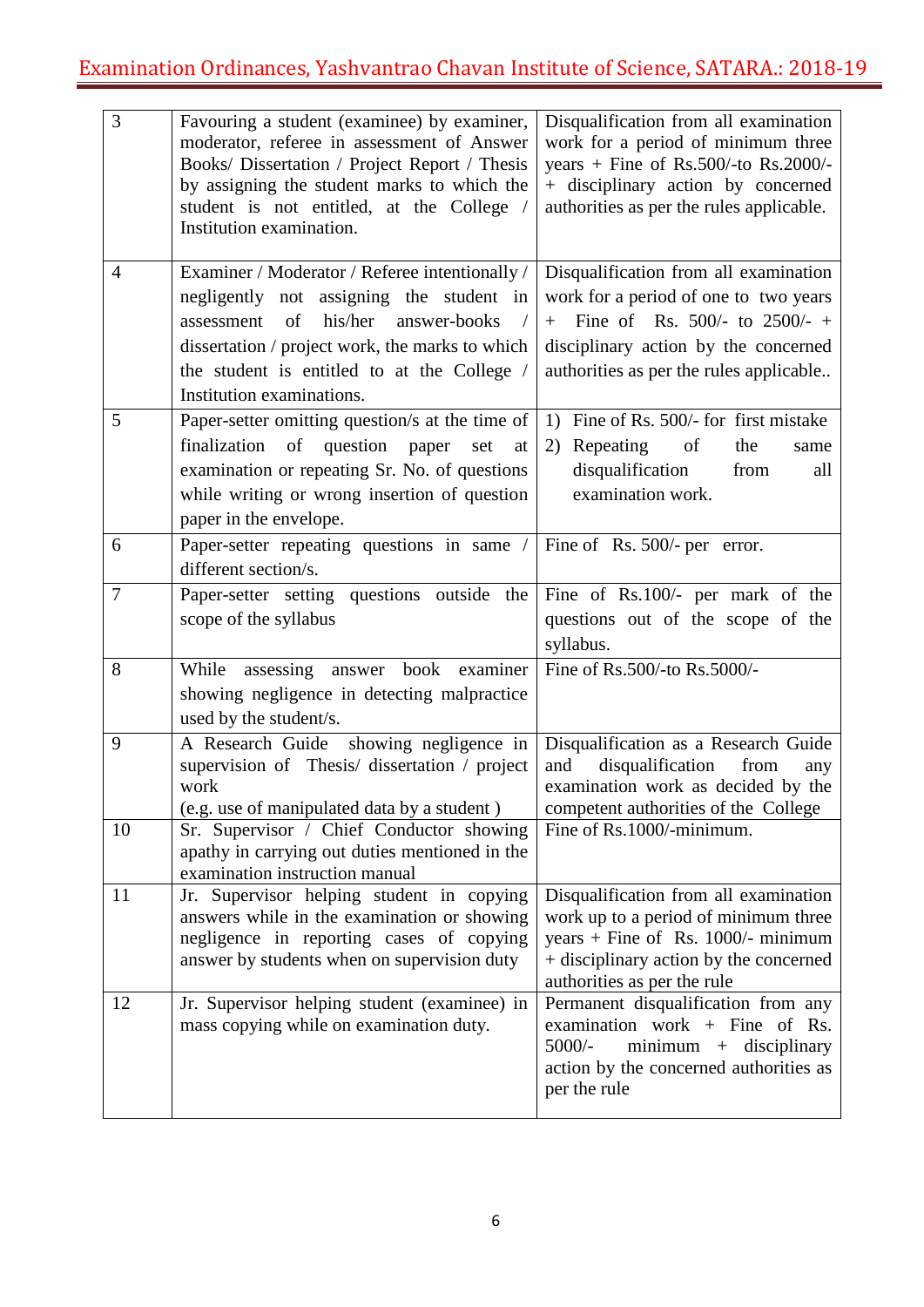| 13 | A) While assessing Answer Book Examiner /                                                                                                  | A) Fine of Rs.200/- minimum               |
|----|--------------------------------------------------------------------------------------------------------------------------------------------|-------------------------------------------|
|    | Moderator not assessing answer/s<br>B) While assessing<br>Answer Book making<br>mistakes in totalling the marks, and such<br>other lapses. | B) Fine of Rs. $10/-$ per<br>mistake      |
| 14 | Refusal of examination work<br>without any                                                                                                 |                                           |
|    | genuine reason to do so, as                                                                                                                | Fine of Rs. 1000/- minimum                |
|    | a) Flying Squad member                                                                                                                     |                                           |
|    | b) Jr./Sr.Supervisor/ Paper Setter/ Examiner /                                                                                             | Fine of Rs. 1000/-minimum                 |
|    | Moderator / Director CAP                                                                                                                   |                                           |
|    | $C)$ Any other<br>work<br>concerning<br>any                                                                                                | Fine of Rs. 1000/-minimum                 |
|    | examination.                                                                                                                               |                                           |
| 15 | Principal / Director/HOD refusing to provide                                                                                               | Fine of Rs. $1000/-$ in each case +       |
|    | services of teaching and non-teaching staff                                                                                                | disciplinary action by the concerned      |
|    | and other facilities at any examination work.                                                                                              | authorities as per the rule.              |
| 16 | Wrong distribution of Question Paper by the                                                                                                | expenditure of<br>re-printing,<br>All     |
|    | Senior / Junior Supervisor/s.                                                                                                              | distribution etc. be recovered from the   |
|    |                                                                                                                                            | Senior<br>Junior<br>concerned             |
|    |                                                                                                                                            | Supervisor/s + disciplinary action by     |
|    |                                                                                                                                            | the concerned authorities as per the      |
|    |                                                                                                                                            | rule.                                     |
| 18 | Violation of any of the instruction to the                                                                                                 | Minimum Rs. 100/-                         |
|    | Paper-setter and Examiner/Moderators                                                                                                       |                                           |
| 19 | Not submitting the manuscripts in properly                                                                                                 | Rs. 100/- per unsealed cover.             |
|    | sealed covers                                                                                                                              |                                           |
| 20 | Giving insufficient instructions.                                                                                                          | Rs. 100/- per question paper.             |
| 21 | Mistakes in transferring marks from Answer-                                                                                                | Minimum Rs. 10/- per mistake.             |
|    | books to Mark list or Marks from inner side of                                                                                             |                                           |
|    | Answer-books to cover page of Answer-book                                                                                                  |                                           |
| 22 | Setting an unsolvable problem                                                                                                              | Entire<br>for<br>setting<br>the<br>amount |
|    |                                                                                                                                            | particular question papers.               |
| 23 | Late submission of mark-lists                                                                                                              | Rs. 10/- per day                          |
| 24 | For entering the marks against wrong number.                                                                                               | Minimum Rs. 100/- per mistake and         |
|    |                                                                                                                                            | not more than Rs. 2000/-.                 |
| 25 | Non-Assessment of the answer/s or a part of                                                                                                | Minimum of Rs. 200/-<br>for<br>per        |
|    | answer                                                                                                                                     | question or part of answer                |
| 26 | Mistake in totalling                                                                                                                       | Minimum of Rs. 10/- per mistake.          |
| 27 | Other irregularities                                                                                                                       | Minimum Rs. 100/-                         |

In addition to above provisions following provisions are also applicable.

**1)**Controller of Examinations will be the competent authority to decide the quantum of punishment and to take disciplinary action, in consultation with the Principal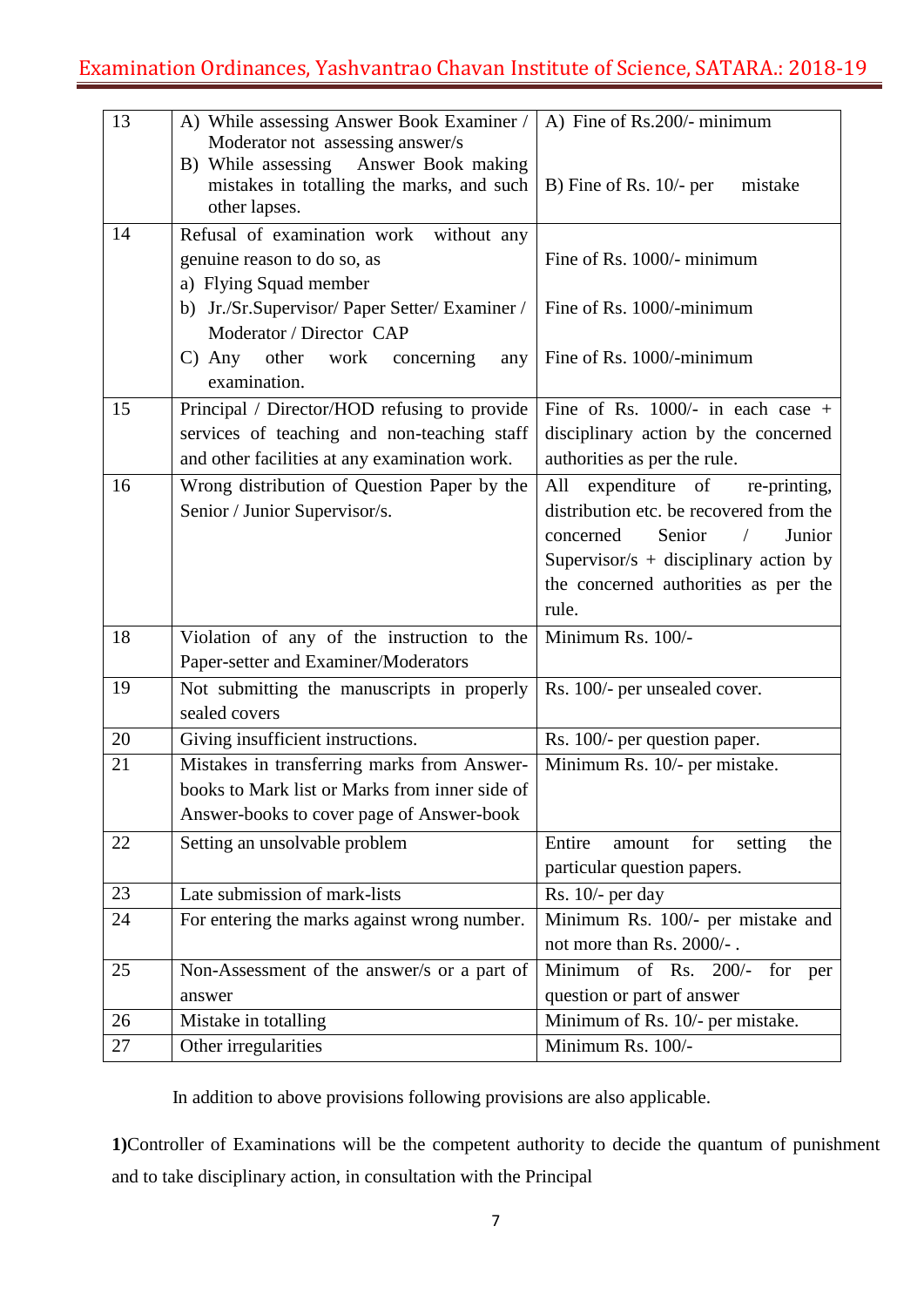# Examination Ordinances, Yashvantrao Chavan Institute of Science, SATARA.: 2018-19

**2)**Disciplinary action such as show cause notice, strong warning, noting of the offence in the service book of the concerned person, fine, withholding or extending the promotion, withholding the increment/s, withdrawing the recognition, suspension and termination shall be implemented by the Management concerned.

**3)**All types of monitory fines should be credited in the Principal's Fund. This fund should be used for Examination work only with the prior approval of Controller of Examinations.

**4)**All serious malpractices relating the examination work should be reported to the concerned Competent Authority to bring it to the notice of concerned L.I.C.

5) In addition to the above mentioned punishment, the competent authority may impose a fine and or punishment on the concerned person if declared guilty.

**6)**The competent authority may report the case of the concerned implicated person to the appropriate Police Authorities as per the provision of the Maharashtra Act No. XXXI of 1982.

**7)**All other malpractice not covered in the aforesaid categories - Punishment + Fine + Disciplinary action as decided by the Competent Authority.

**6. Back-Paper appearance**: There shall be no back-paper appearance in CCE. However special provision can be made only in the following circumstances. Students representing College in NCC / NSS/Games and Sports with prior permission from the Principal.

**7. Pass mark for a Semester:** Each Semester shall be treated as a separate unit and the candidate shall have to pass in individual subjects/papers as the case may be. The marks secured in CCE and SEE shall be taken together to consider the pass/fail result of the candidate. To clear a Semester a student shall have to secure minimum 28 marks in SEE and minimum 12 marks in CCE and 40% marks in aggregate (all papers in the Semester combined together).

#### **8.ATKT (ALLOWED TO KEEP TERM)**

A.T.K.T.: A Candidate passing in all heads or a Candidate passing in all heads of passing except four heads of (theory/continuous internal evaluation) examination at part-I (Sem.I& II taken together ) or II (Sem .III& IV taken together ) examination will be allowed to proceed to the next class. However for admission to B.Com.Part-III examination or for keeping term for B.Com. Part-III examination, a candidate has to pass in all heads of passing of B.Com. Part-I (Sem.I& II) examination. Internal Examination will be compulsory for all students. If the student fails/absent in internal examination than he /she will have to clear the 6 internal examination in subsequent attempt in following semester. There will be a separate head of passing in internal, theory and practical head of passing. However, ATKT rules shall be made applicable in respect of theory and practical head of passing only.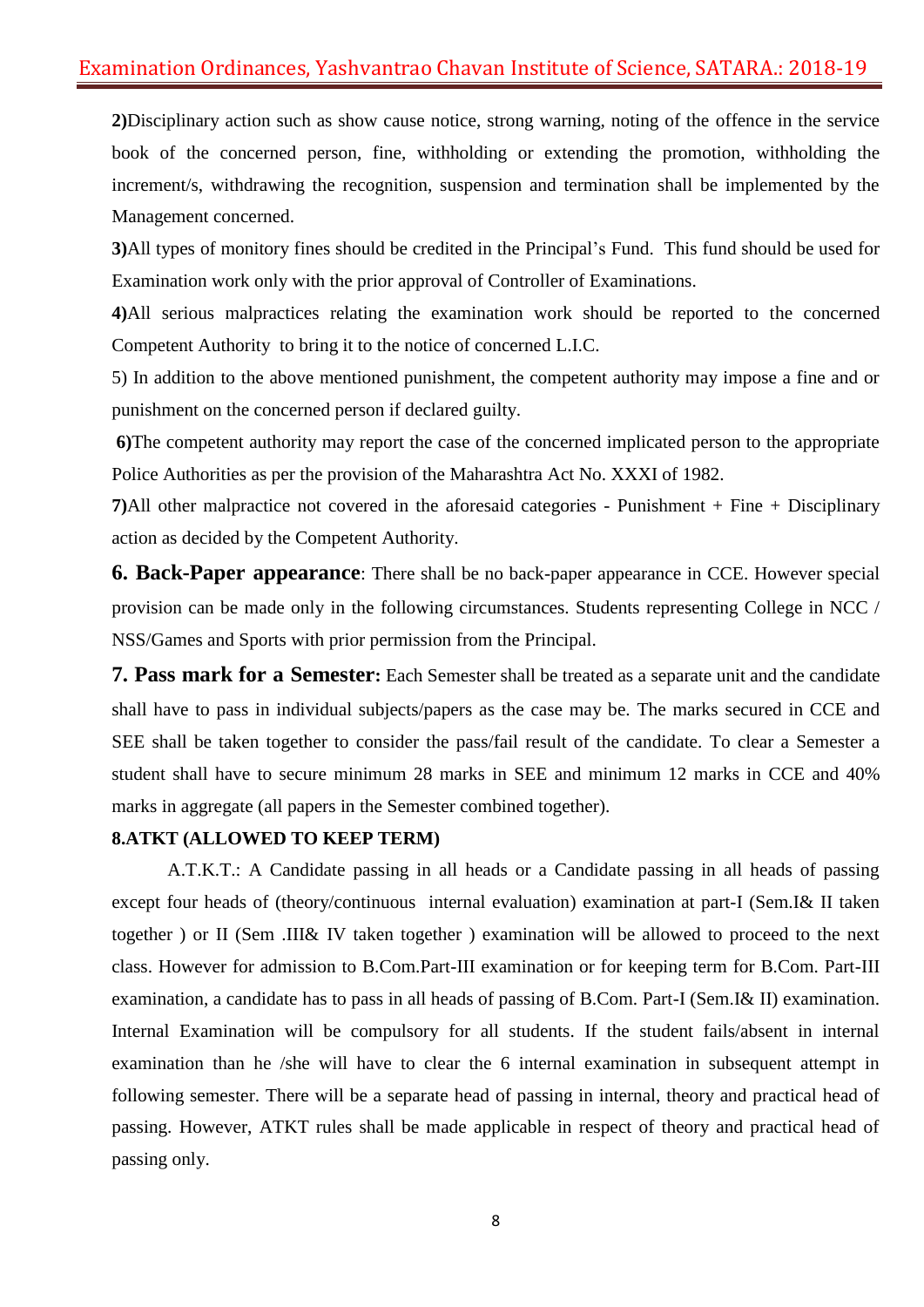### **9. SUPPLEMENTARY EXAMINATIONS:**

#### **Practical and Theory Assessment**:

A learner who is absent, special cases like sports,NSS,NCC etc,with prior permission of the Principal/fail for the CCE etc.will be declared fail in the Practical and Theory Assessment and for such students special examination will be conducted after one month of declaration of result. But the special examination will be of same marks.

### **10. CONDUCT OF EXAMINATIONS**

**10.1)** Examinations shall be held under Semester pattern both in theory and practical papers. The following officials shall be engaged in the conduct of various Semester Examinations.

**(a)**Senior Supervisor - Director Ex-Officio

**(b)**DeputySenior Supervisor - From among the teaching staff. If the number of candidates is below than 400 there shall be one Dy. Supervisor. If the number of candidates exceeds 400 but less than 1000 there shall be two DeputySupervisors.

| (c)Invigilators | -                            | One |                          | invigilator | for    | every | 50  | candidates |
|-----------------|------------------------------|-----|--------------------------|-------------|--------|-------|-----|------------|
| (d)Reliever     | $\qquad \qquad \blacksquare$ | One |                          | reliever    | for    | every | 400 | candidates |
| (e)Squad        | -                            | One | squad                    |             | member | tor   | 200 | candidates |
| (f)Office       | Assistant                    |     | $\overline{\phantom{a}}$ | One)        | tor    | every | 300 | students   |

**(g)**Water Boy, Bell Boy,Writer,Watchman - Shall be appointed by the Supervisor on his own discretion

- **10.2)** Before the commencement of Semester End Examinations the Controller of Examination shall hand over the question papers in sealed packet, answer books and other formats to the Supervisor or to the Deputy Supervisor duly authorised by the Supervisor to receive the aforesaid materials on his/her behalf.
- **10.3)** The Squad members shall submit a report about the conduct of examinations in prescribed form at the end of the examination sitting assigned to them. They should jointly submit the report to the Controller of Examinations through the Deputy Superintendent in charge of the said examinations.
- **10.4)** Candidates shall have to enter examination Hall in dress code of college only with his/her own valid Identity Card, own Admit Card, Writing materials, (eraser, pen, pencil). They are not allowed to carry with them Cell Phone, Pager or any other electrical gadget. Candidates are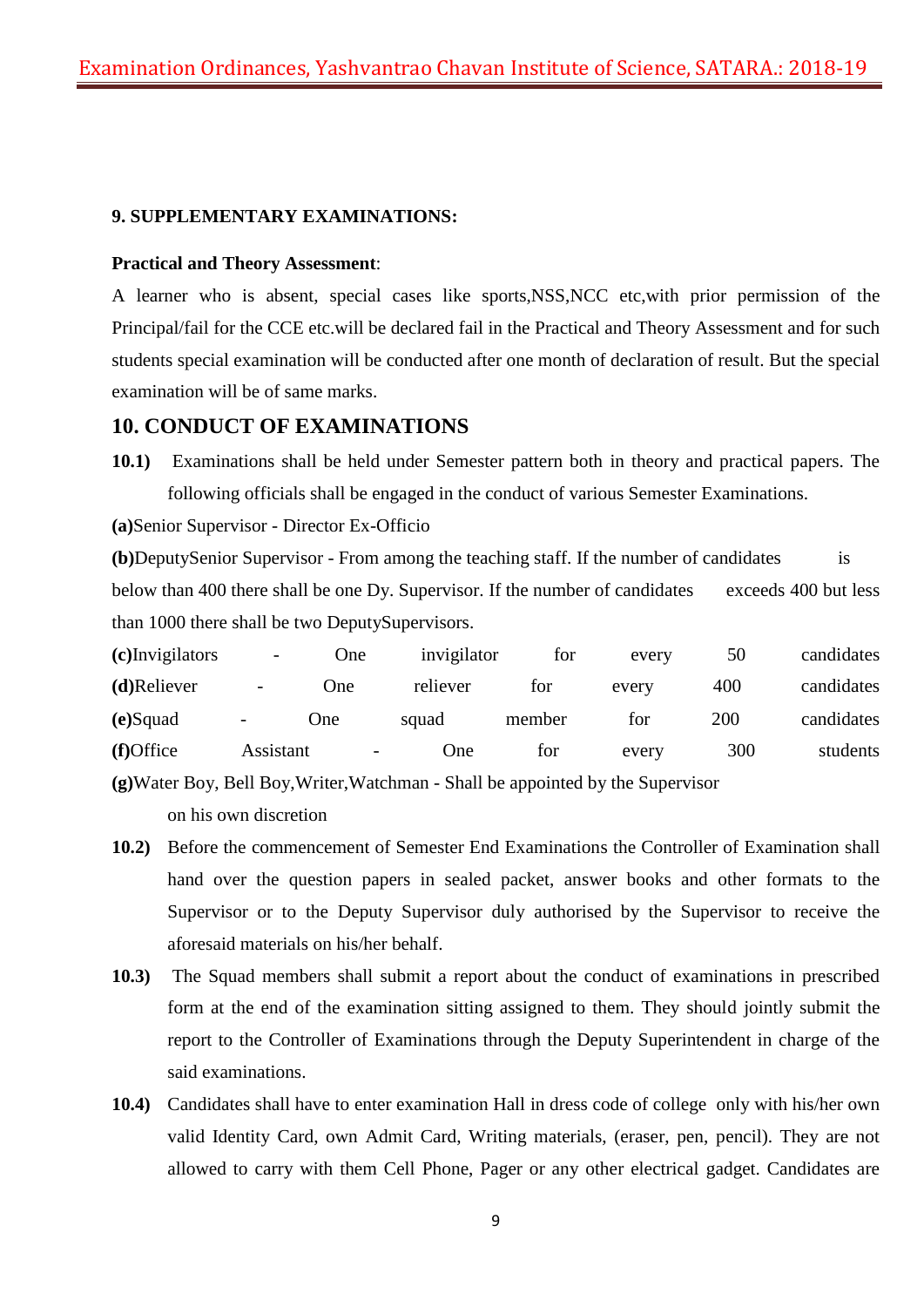allowed to carry with them simple calculator. Scientific and highly sophisticated Calculators are ordinarily not allowed in the ExaminationHall.

- **10.5)** Indiscipline in any form in the Examination Hall by the candidates will not be allowed and shall be viewed seriously. Talking, consulting with each other, copying fromincriminating materials are strictly prohibited. Such cases of violation of examination rule shall be reported by the Invigilators, Squad members to the Controller of Examinations in a prescribed proforma. The Supervisor shall have the authority to expel any candidate for one sitting or for all the sittings of examination, if he/she feels that his/her presence in the examination hall shall spoil the normal atmosphere of the examination hall and shall be a threat to the smooth conduct of examination.
- **10.6)** The results of the candidates booked under infringement of Examination rules shall be referred to a Malpractice Committee constituted by the Controller with consultation of the Principal. The Malpractice Committee shall consider the case as per rule, interview the candidate in person resorted to malpractice and submit its report to the Controller of Examinations. The report (s) shall be placed before the Examination Committee by the Controller for consideration and award of punishment.

# **11. QUALIFICATION AND ELIGIBILITY CRITERIA FOR APPEARANCE IN EXAMINATION**

**11.1)** All bonafide students admitted as per the Admission rule of the College are eligible to appear the Semester Examination fulfilling the following criteria:

**a)** Must have attended at least 75% of the classes held in theory and practical/academic activity in each subject in each semester. Provided that in exceptional cases the Principal may condone the shortage of attendance to the extent of 15%.Provided further that the Principal may condone the shortage of attendance to the extent of 5% more in respect of the students who have represented the College or State or deputation in a National/International competition and function to be recorded in writing during the Semester period under reference.

- **b**) In case student admitted on payment of late fee on account of increase of seats or opening of new subject after the prescribed dates of admission, the attendance shall be counted from the date of his/her admission.
- **(c)** A student may be allowed to combine attendance in previous College/ Colleges, if admitted on transfer.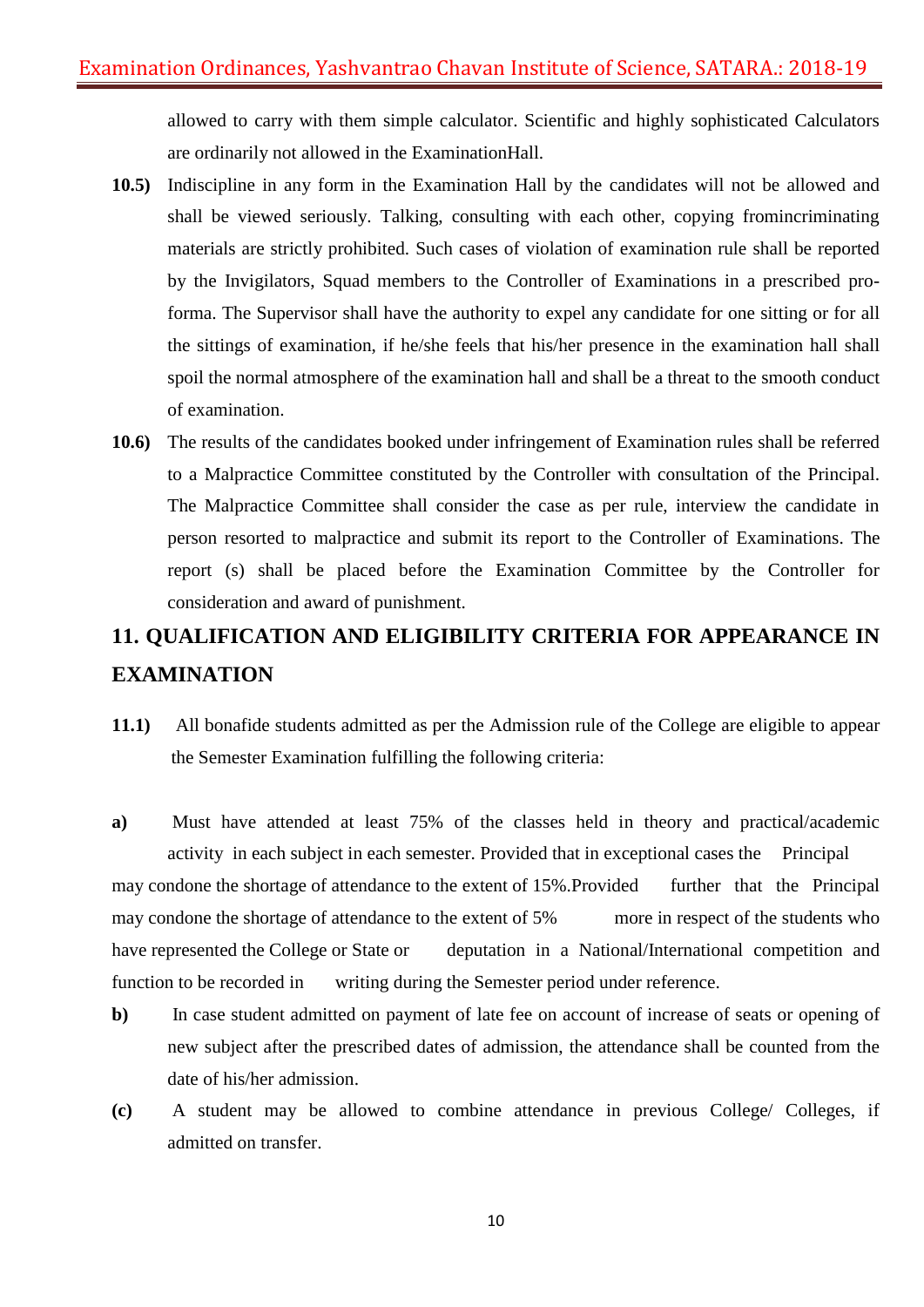- **(d)** A student admitted to the first year class of this College may be admitted to the First Semester Examination if he/she has completed a regular course of study during the duration of the Semester in the subjects he/she has offered.
- **(e)** Only such students who appear at/ enrol for the First Semester Examination shall be eligible to appear in the next semester examination by paying the normal dues.

**(f)** Students shall be allowed to appear in the next Semester Examinations on the condition that they fulfil the criteria laid down in **Para 9.1**

**(e)** And otherwise qualified to appear in the examinations. However before filling of forms of a particular semester he/she must have filled up the forms / appeared in all the previous semesters.

# **12. MODE OF QUESTION PAPERS AND LANGUAGE FOR QUESTION SETTING**

**12.1**)All theory examinations shall be conducted by means of written papers (printed, written or typed) to be set in English and Marathi. Provided further that candidates may be permitted to answer all papers other than English, Business Mathematics and Accountancy in Marathi language.

- **12.2 )** In preparation of Questions the Controller of Examinations shall maintain absolute confidentiality, the names of the question setters shall not be disclosed at any cost.
- **12.3)** The paper setter has to set three question paper sets for each subject.Questions thus prepared shall be moderated at least by one moderators of the subject concerned.
- **12.4)** An exhaustive list of Question Setters and Moderators in prescribed proforma shall be provided to the Controller by the subject Board of Studies.

**12.5)** After moderation the question manuscripts shall be finalised and shall be sent for printing,

packing to a confidential printing firm. For security and confidential reasons the Controller shall in no condition shall disclose the name of the firm and the bills for payment to the confidential firm shall be passed by the Principal only after the examination for the question sets are over and kept in a sealed packet with the certificate of the Controller and Principal on the cover.

**12.6)** Distribution of marks to the questions shall be as per the provision made in the syllabus.

### **13. VALUATION PROCEDURES**

**13.1)** After the end of the examination the answer scripts shall be coded. For the purpose a coding zone shall be organized in the examination section for each Semester Coding will be done confidentially under guidance Controller of Examination.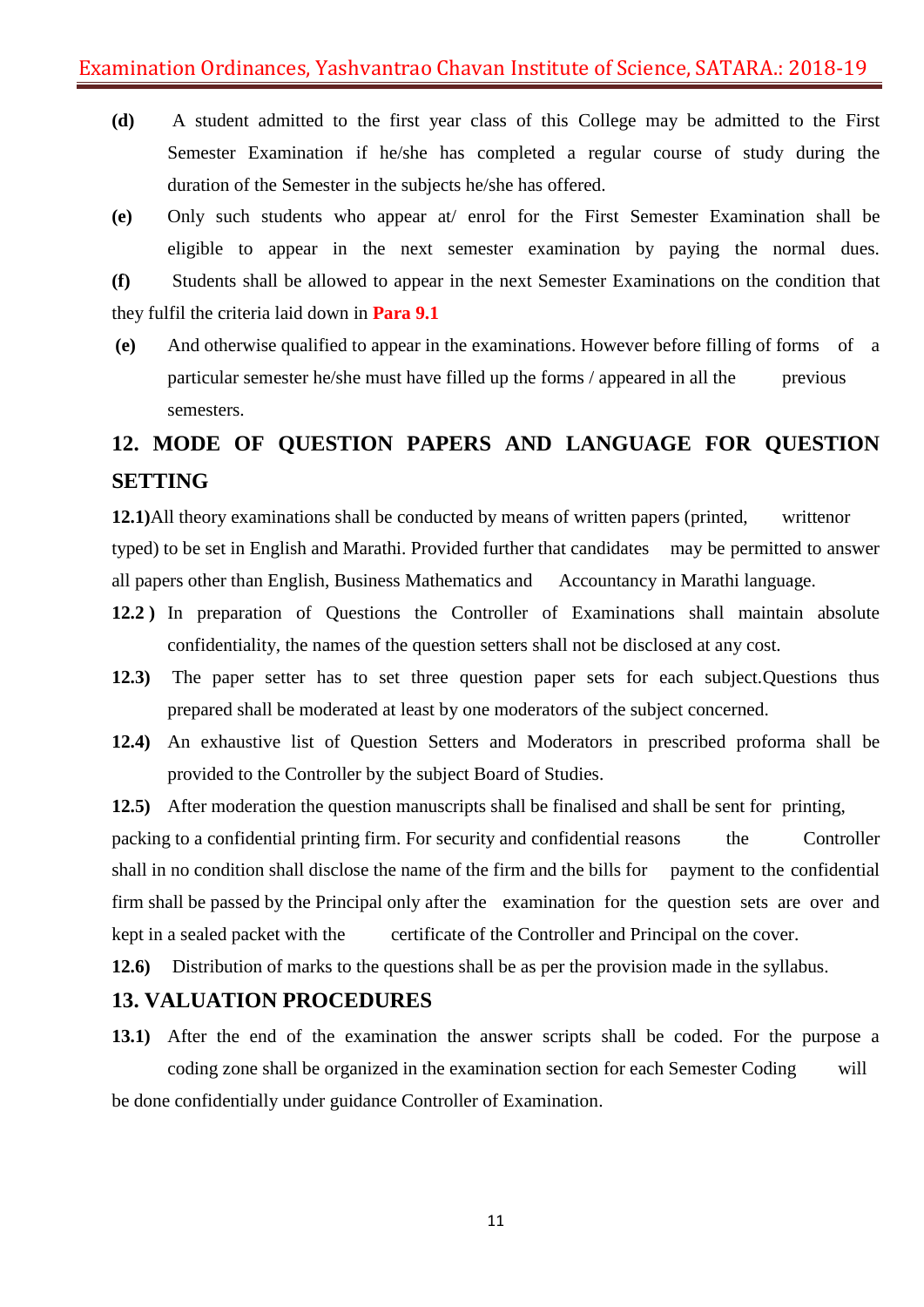**13.2)** Code shall be given to individual seat numbers and code list shall be prepared by the confidential firm, providing soft ware assistance to other examination related confidential work.

- **13.3)** Valuation shall be done by the examiners appointed by the Controller of Examinations on the basis of the names of examiners suggested by the Board of Studies. The Controller can for valid reasons choose substitute examiners from outside the list of the names for such suggested by the Board of Studies.
- **13.4)** Normally the Valuation of the answer scripts shall be done by External and Internal Examiners.
- **13.5)** Valuation shall be done centrally in a valuation zone erected in the college premises.
- **13.6)** In valuation zone the examiners shall be entitled to draw LCA/DA and TA as per Govt. Rule, and decision of Finance Committee of Y.C. Institute of Science, Satara.
- **13.7)** In the valuation zone the following officials shall work:

Controller of Examination

CAP Director.

**13.8)** After the Collection of the evaluated answer Scripts, there shall be scrutiny of all answer scripts by a Group official of the College. After scrutinization only the mark-sheets shall be handed over to the Tabulators for tabulation. Scrutinizers shall be appointed by the Controller on

the approval of the Principal. Mark sheets can be corrected only by the Controller on the basis of fault detected by the Scrutinizer.

**13.9 )** The tabulators shall be appointed by the Principal. There shall be both manual and

computer Tabulation and results shall be finalized only after the cross checking of both the tabulation sheets.

**13.10 )** The Internal examination shall be evaluated by the internal examiner.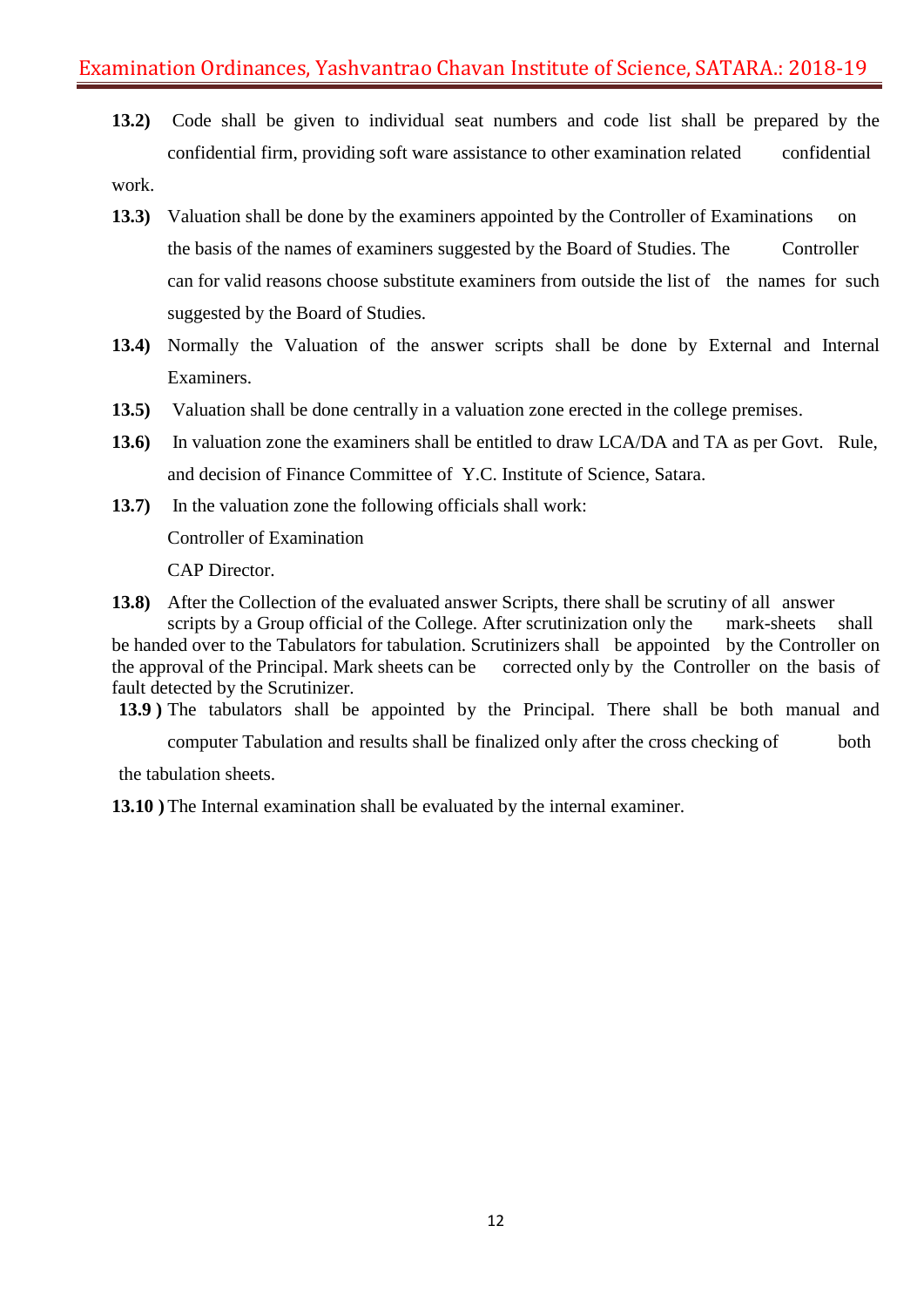# **PERFORMANCE GRADING**

### **The Performance Grading of a learner shall be on the SEVEN point ranking system as**

| <b>Letter Grade</b> | <b>Marks</b>    | <b>Grade Point</b> |
|---------------------|-----------------|--------------------|
|                     |                 |                    |
| O                   | 80 and above    | 10                 |
| $\overline{A}$      | 75 to 79.99     | 9                  |
| B                   | 70 to 74.99     | 8                  |
| $\overline{C}$      | 60 to 69.99     |                    |
| D                   | 50 to 59.99     | 6                  |
| E                   | 45 to 49.99     | 5                  |
| $\mathbf{P}$        | 40 to 44.99     | 4                  |
| (Fail)<br>F         | 39.99 and below |                    |

\*Subject to modifications from time to time if necessary

An Aggregate of 4.0 credit points are required to pass the program

Semester Performance Index(SPI)

 $SPI = \sum CiGi/\sum Ci$ 

Ci -Credit Points for i th paper

Gi –Grade Points for i th paper

Cumulative Performance Index(CPI)

 $CPI = \sum CiGi/\sum Ci$ 

CPI:- Calculated on the basis of performance in all the apers covered up to current semester

| <b>CPI</b>   | <b>FINAL GRADE</b> | <b>CLASSIFICATION OF RESULT</b> |
|--------------|--------------------|---------------------------------|
| $9.0 - 10.0$ | S                  | Extraordinary                   |
| $8.0 - 8.9$  | E                  | Excellent                       |
| $7.0 - 7.9$  | $\Omega$           | Outstanding                     |
| $6.0 - 6.9$  | A                  | Very Good                       |
| $5.5 - 5.9$  | $B+$               | Good                            |
| $4.0 - 5.4$  | B                  | Average                         |
| $0.0 - 3.9$  | F                  | Fail                            |

# **Final Result**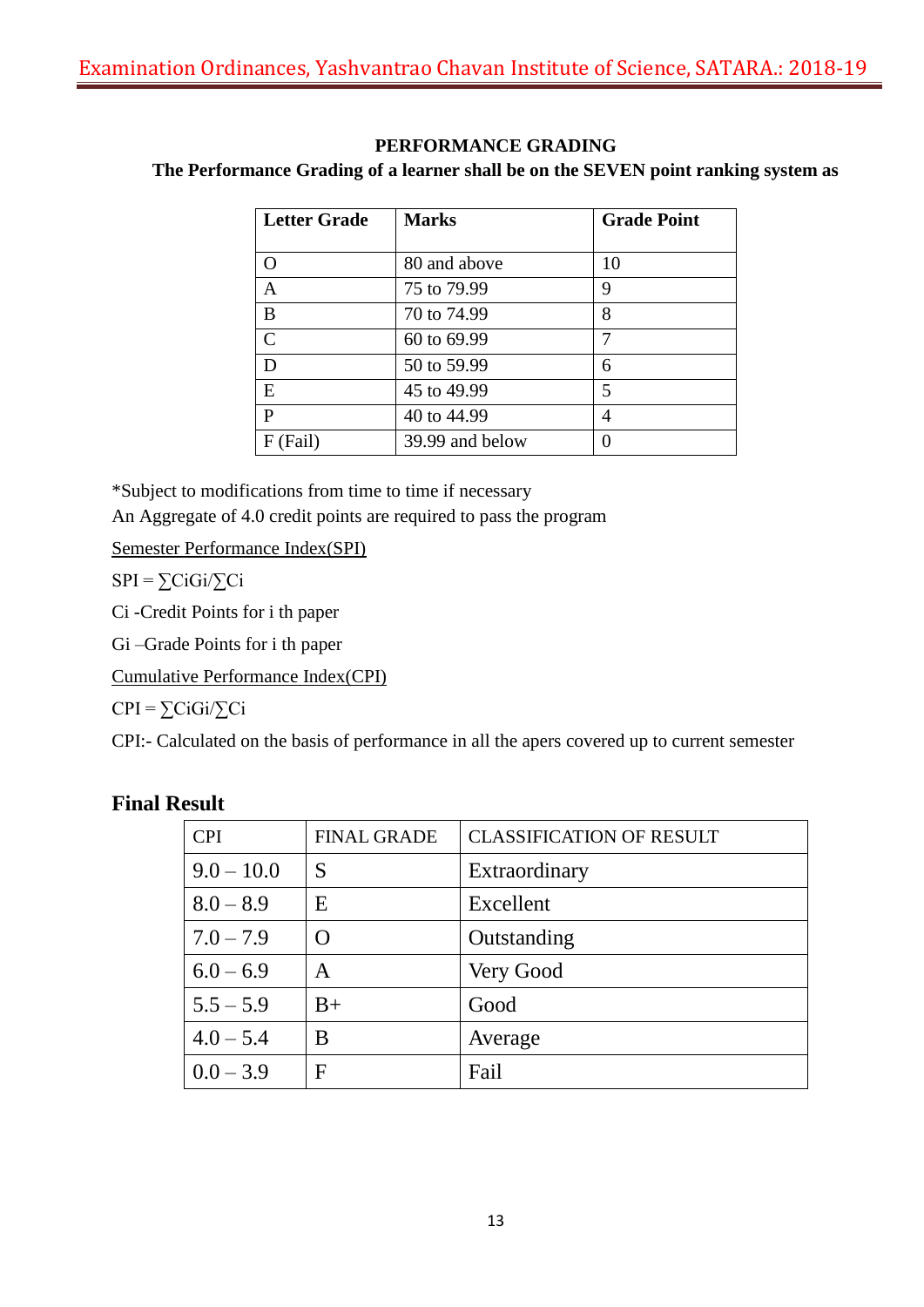### **14 DECLARATIONS OF RESULTS**

- **14.1)** The result of the three year B. Com, B. Com(IT), B. Com(BM) and BCA, examination and the credits tobe awarded shall be determined on the basis of results of Six Semesters combined together and of M.Com examination , the credits shall be determined on the basis of four semesters combined together.
- **14.2)** The result shall be published within 30 days of the completion of the Semester Examination (theory or practical, whichever is later) and the Controller of Examinations shall declare list of successful candidates after the permission of Principal.
- **14.3)** The list of the successful candidates shall be prepared in accordance with the following principles.

**(a)** The merit list of successful candidates of each subject shall be prepared separately on the basis of the marks secured by the candidates in order of merit. Class shall be mentioned on the right side of the name in the merit list.

**14.4)** Before finalization of the results draft result shall be processed through the following stages.

**(a)** Draft results prepared by the Tabulators shall be placed before all the Heads of Department of the concerned subjects for passing. Examiners report, other result related statistics shall be provided to the board of Conducting Examiners for consideration.

**(b)** After passing of results by the Board of Conducting Examiners of different subjects, the results shall be placed before the Examination Committee for approval.

**(c)** After the approval of the EC in which the Director is the Chairman, the results duly signed by the Controller of Examination page wise shall be recommended by the Principal to the Vice-Chancellor, Shivaji University for approval.

**(d)** After the approval of the Vice-Chancellor, Shivaji University, the result shall be published on the Notice Boards as well as on the College web-site for information of the students.

**(e)** The Principal shall put the results before the GB- for approval.

After the passing of Semester result by CE the approval of the Principal for publication of semester result shall be obtained. In extraordinary cases if necessary the Controller may refer the result to the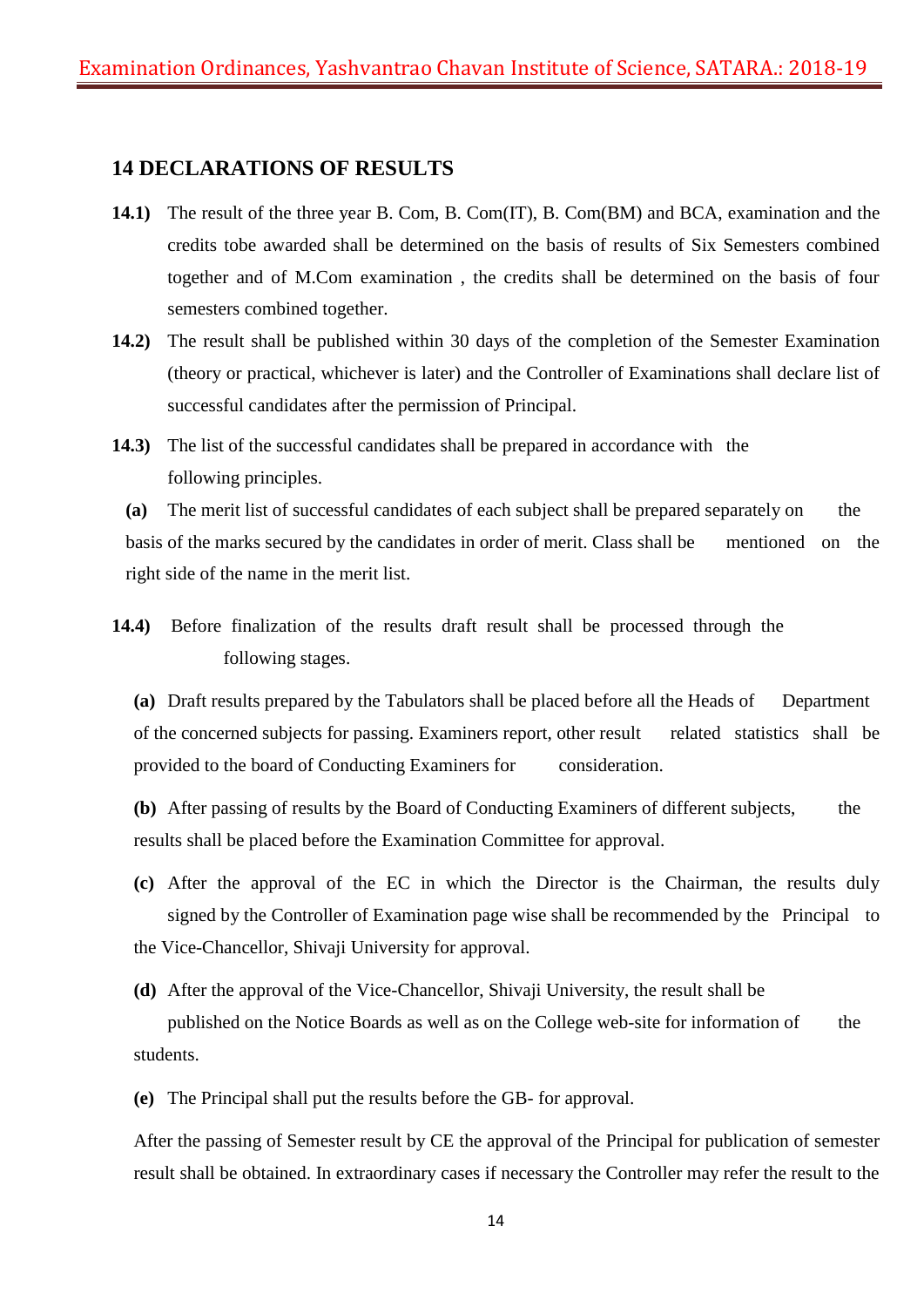Examination Committee. But such a meeting of the EC is not mandatory.

**14.5** Issue of Mark-Sheets

- **(a)** Every student who has appeared in the Semester Examination after paying the requisite examination dues shall be issued a mark sheet by the Controller of Examinations. In the mark sheet the marks secured by CCE and SEE shall be mentioned and shall be signed in ink by the Controller of Examination.
- (b) Consolidated mark-sheet shall be issued to the students only after the  $6<sup>th</sup>$  Semester Examinations in case of 3 year Degree courses, 4<sup>th</sup> Semester in case of P.G courses. In the consolidated mark sheet the result and grade of the students shall be mentioned. Such consolidated mark sheet shall be signed in ink by the Controller of Examination.

# **15. PROVISION OF READDITION OF MARKS**

If a candidate for any reasons has any doubt or complain on the marks awarded to him/her he or she can apply in prescribed form available in the Examination Section for re-addition of marks. In such case he/she shall have to pay a fee of Rs.50/- per paper and attach a copy of the money receipt to the application form and submit it to the Controller of Examination within 20 days of the publication of result. If on re-addition by a subject teacher duly appointed by the Controller of Examination on the approval of the Principal, any change of mark is found, the fresh mark after change shall be re-added in the and fresh revised mark sheet shall be issued to the student. The grade/results shall also be rectified accordingly.

### **16.REMUNERATION**

Remuneration for different Examination assignments shall be decided by the EC and subsequently to be ratified by the Finance and GB. Pending ratification by the aforesaid Committees the Principal can implement the decision of the Examination Committee as regards to the revised remunerations in examination related works. The Remuneration structure can be amended from time to time by appropriate process prescribed in this clause.

### **17 FEES**

Examination Fee structure shall be regulated as per the decision of the Examination Committee.

# **18 INTERPRETATIONSAND AMENDMENT**

**18.1)**Any amendment of this Regulation can be made under a due process by the Academic Council and approved by the GB.

**18.2)**The decision of the Principal is final in interpretation of this regulation. The Principal, Y.C.Institute of Science, Satara shall have the power to add new provision to this regulation if necessary. But such provisions shall have to be placed before the AC and GB for final approval and